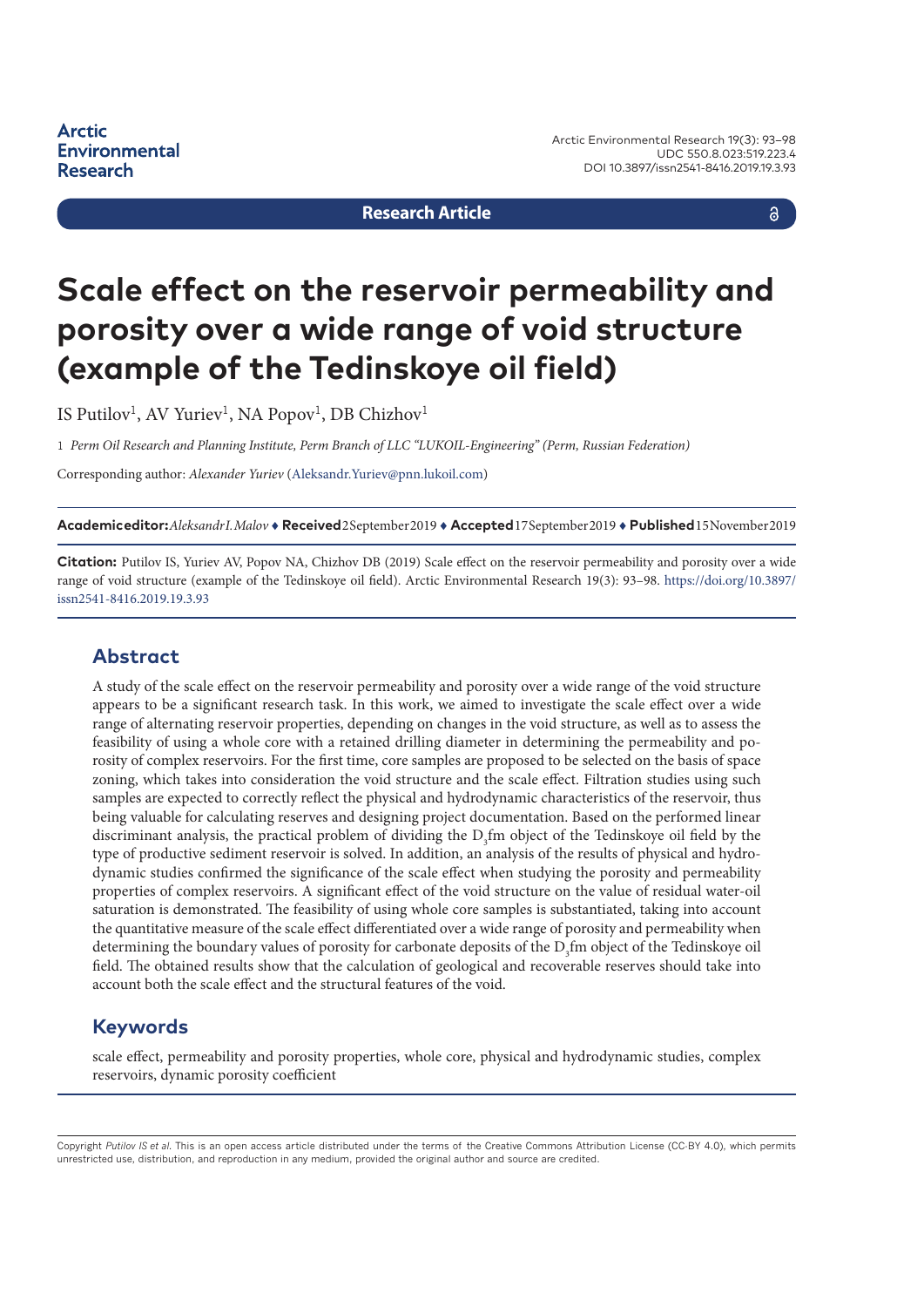### **Introduction**

A detailed study of the physical properties of rocks facilitates prediction of oil and gas accumulations, evaluation of the porosity and permeability properties (PPP) of the reservoir and selection of optimal methods for completion and production of the stratum. The reliability of such studies depends largely on the availability of petrophysical information (Gurbatova et al. 2010, Gubaidullin et al. 2017, Petersilier et al. 1980), which can exclusively be obtained through laboratory core studies (Aleksin et al. 1982).

In this work, we aimed to study the scale effect across a wide range of alternating reservoir properties, depending on changes in the void structure. In addition, we set out to assess the feasibility of using a native-state core with a retained drilling diameter for determining the permeability and porosity properties of complex reservoirs.

#### 10000  $10^{-3} \mu \mathrm{m}^2$ 1000 permeability, 100  $10$ Gas Whole core samples  $14$ 16 18  $20$ 24 10 12 22 26 Effective porosity coefficient,

**Fig. 1.** The dependence of gas permeability on porosity



**Fig. 2.** Correlation coefficient plotted against porosity

### **Materials and methods**

During physical and hydrodynamic studies, we used 2075 core samples (1532 samples of standard size and 543 whole core samples) taken from six wells of the  $D_3$ fm object of the Tedinskoye field (Fig. 1).

As can be seen from Figure 1, the correlation fields in the two batches of samples overlap, although the points of standard-sized samples demonstrate a significant level of scattering.

At the first stage, the accumulated correlation between the coefficient of effective porosity and the coefficient of gas permeability over the entire batch of samples was calculated. Correlation plots were constructed separately for standard-sized and whole core samples (Fig. 2).

The plots of the accumulated correlation characterise the relationship between the coefficient of effective porosity and gas permeability across different ranges of porosity. Gaps, breaks and curvature of the plots for whole core and standard-sized samples reflect a change in the structure of the pore space over different ranges. The area between the plots of the standard-sized and the whole core samples presents a measure of the scale effect over the entire range of reservoir permeability and porosity properties of the studied field. The distance between the individual points of the plot across a narrow range of gas permeability coefficient values quantitatively characterises the scale effect attributed to this range. Such measures of accounting the scale effect are proposed for the first time. Using this plot, boundary values can be evaluated independently of the calculated ones and used to estimate reserves and allocate reservoirs.

Let us consider the change in the slope and other effects in the plots of the accumulated correlation in greater detail. The plot highlights Zone 1, which is characterised by the absence of effective void space and an increased value of the permeability coefficient caused by induced fractures formed during the core drilling. This is confirmed by the absence of correlation relationships, i.e. the samples are arranged non-linearly. According to the plot, it is possible to clearly identify the boundary values consistent with the calculated ones selected on the basis of using cor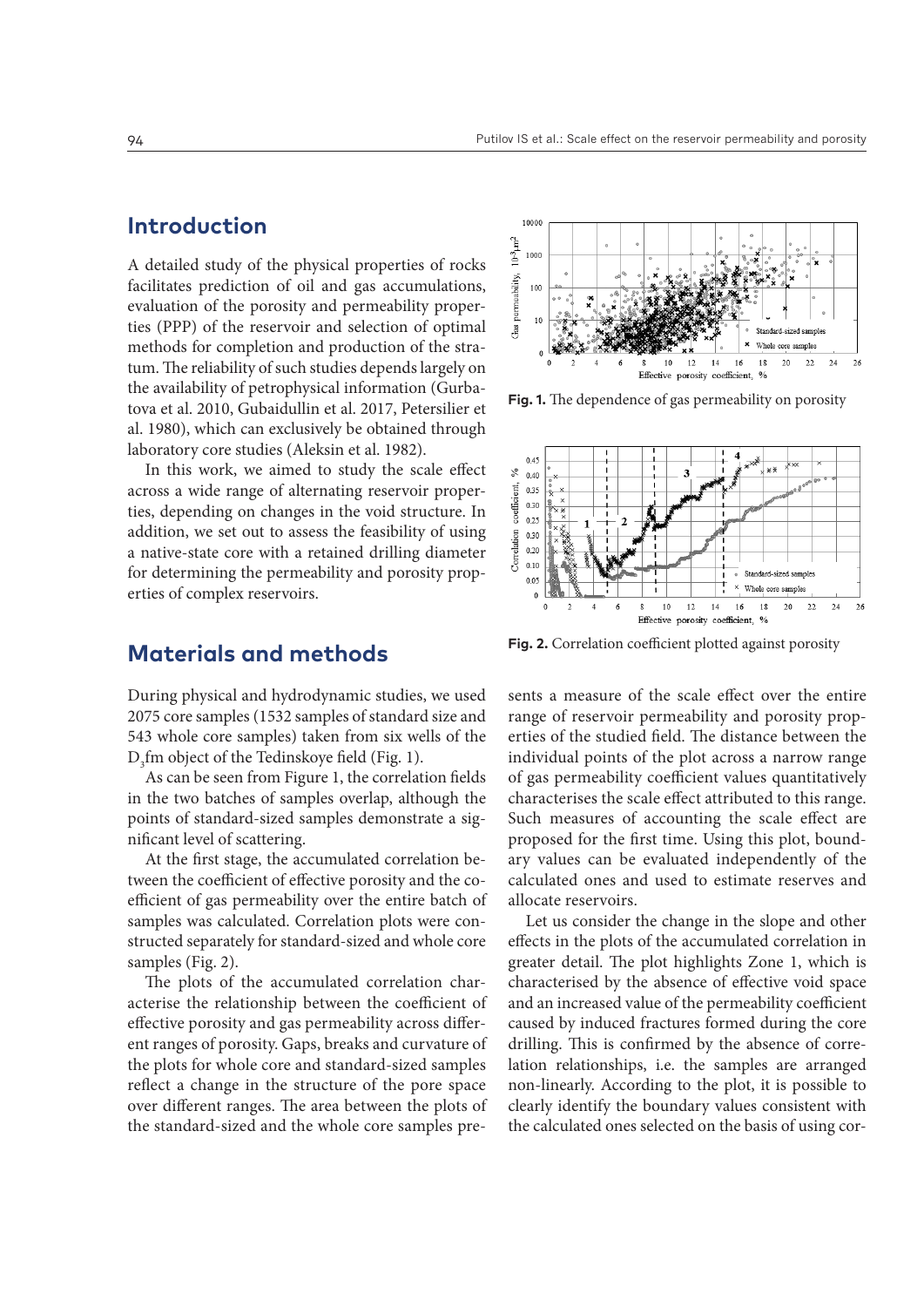relation relationships between permeability and effective porosity. Thus, using this approach, independent determination of the boundary values turns out to be possible for estimating reserves and allocating reservoirs. Over the porosity interval of 5–15% (zone 2–3), an increase in the accumulated correlation values for both plots is observed. However, for a whole core at the porosity value of 9%, a sharp rise is noted, along with a gap caused by a significant contribution of fractures to the effective void space (zone 2). Subsequently, there can be seen a decline and flattening of the accumulated correlation curve due to the presence of caverns and pores in the void space. The accumulated correlation curve of the whole core samples demonstrates a closer relationship with porosity; however, at the porosity value of higher than 15%, a gap and a sharp increase are observed due to the predominance of open pores in permeability and porosity, which indicates the reliability of the obtained data (zone 4). Gaps in the whole core curve clearly fix the boundaries of separation by collector type in the presented section. According to standard-sized samples, this effect is indefinite and can only be judged by the change in the slope of the curve. The whole core curve is located higher than that for the standard-sized ones, demonstrating the scale effect. A conclusion therefore can be drawn that whole core samples are highly representative in terms of characterising the reservoir in complex collectors, while standard-sized samples can be applied for determining the boundary values.

At the second stage, the results of determining the coefficient of effective porosity and absolute gas permeability were compared (Fig. 3). The ratio of effective porosity and absolute gas permeability clearly distinguishes the different nature of the relationship between these indicators for complex carbonate reservoirs with different types of void spaces.

The entire batch of samples was divided into four groups by the reservoir type on the basis of methodological recommendations for calculating reserves depending on the predominance of fluid filtration in various voids: 1) fractured-porous; 2) pore-fractured-cavernous; 3) cavernous-porous; 4) porous (Fig. 3).



**Fig. 3.** Gas permeability plotted against porosity for samples divided by reservoir type

The data thus-obtained was used to construct linearly discriminant functions (LDF) dividing the correlation field into groups with a classification quality ranging from 92 % to 94 %. All the obtained LDFs are statistically significant and can be further applied to classification of core samples.

The LDFs for  $D_3$ fm object of the Tedinskoye field are as follows  $(1, 2, 3)$ :

$$
Z_{1} = 0.919*(K_{p}) - 0.907*(log10(K_{gp})) - 2.803,
$$
\n
$$
class = 92\%; F_{p}/F_{t} = 215.94, p < 0.00001,
$$
\n
$$
(1)
$$

$$
Z_2 = 0.773 \times (K_p) - 2.066 \times (\log 10(K_{gp})) - 5.043,
$$
  
clas = 93%; F<sub>p</sub>/F<sub>f</sub> = 244.88, p < 0.00001, (2)

$$
Z_{3} = 0.776*(K_{p})-2.940*(log10(K_{gp}))-5.455,
$$
 (3)  
clas = 94%;F<sub>p</sub>/F<sub>f</sub>=355.63, p<0.00001.

where  $K_{\text{p}}$  is the coefficient of effective porosity, %;  $K_{\text{gp}}$ is the gas permeability coefficient,  $10^{-3} \mu m^2$ ; clas is the percentage of correct classification, %;  $F_{p}/F_{t}$  is the ratio of the calculated and theoretical Fisher test values; p is the significance level.

Z1 and Z3 LDF allow the area of representative sampling for the  $D_3$ fm object of the Tedinskoye oil field to be constricted (Fig. 3).

#### **Results**

Applying the above-described approach, 4 zones can be distinguished (Fig. 4) most correctly reflecting the physical and hydrodynamic characteristics of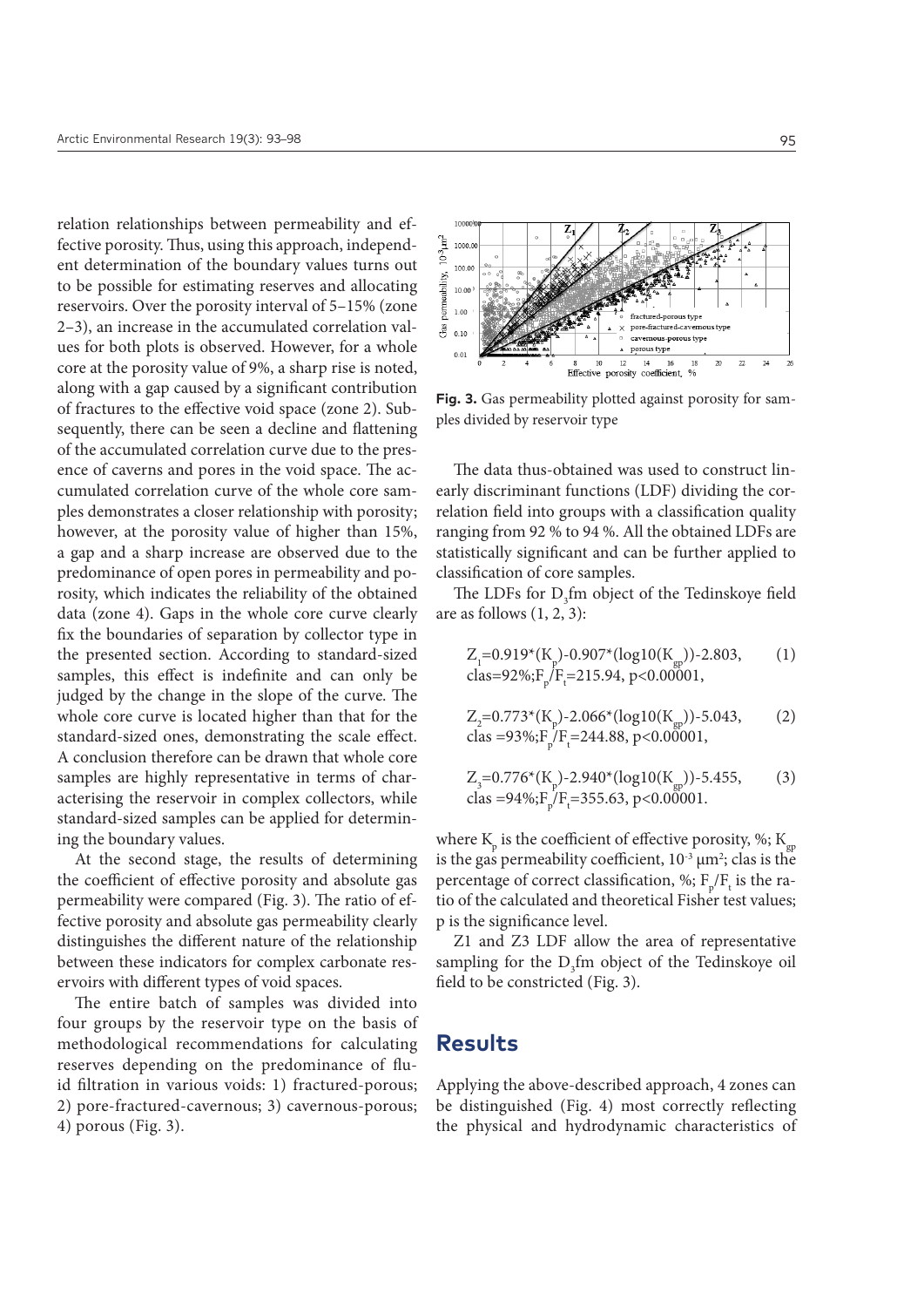

**Fig. 4.** Gas permeability vs porosity

the formation: 1) features no samples recommended for sampling (minimised by the boundary value of porosity); 2–3) features a mixture of standard-sized and whole core samples; 4) features exclusively whole core samples.

Afterwards, using the selected standard-sized and whole core samples (68 experiments, including 38 and 30 with standard-sized and whole core samples, respectively), physical and hydrodynamic studies were carried out for the  $D_3$ fm object of the Tedinskoye oil field. As a result, a number of indicators were obtained: the coefficient of water-oil displacement, relative phase permeability and the coefficient of residual oil saturation. These indicators, which are determined during laboratory studies aimed at modelling thermodynamic conditions on the core from productive intervals, most reliably reflect the hydrodynamic picture of the processes occurring in the reservoir (Dmitriev et al. 2015, Zheltov et al. 1997, Musket 2004, Mikhailov et al. 1990, Mikhailov and Gurbatova 2011, Honarpour and Mahmood 1998, McPhee and Arthur 1994).

#### **Discussion**

An analysis of the results obtained for the coefficient of residual oil saturation demonstrated lower values of the standard deviation for 0.0647 unit fraction (u.fr.) and lower values of the maximum values of 0.512 u. fr. for the whole core samples (at average values of 0.305 u. fr.) in comparison with standard-sized samples values of 0.1123, 0.639 and 0.337 u. fr., respectively.

The residual oil saturation values were used to calculate the dynamic porosity coefficient by the formula (4):

$$
K_{\text{dyn,p}} = K_p^*(1 - S_{\text{res,w}} - S_{\text{res,o}}),\tag{4}
$$

where  $K_{p}$  is the coefficient of effective porosity, %;  $S_{\text{resw}}$  is the initial water saturation, u.fr.;  $S_{\text{reso}}$  is the residual oil saturation, u.fr.

The dynamic porosity coefficient reflects the pore volume, in which the oil movement is possible when they are extracted from the reservoir. Regression equations were obtained for the whole core (5) and standard-sized samples (6):

$$
K_p = 1.677 \times K_{\text{dyn.p}} + 2.8,
$$
  
n=30 r=0.95 (5)

$$
K_p = 1.219 * K_{dyn,p} + 5.8,
$$
  
n=38, r=0.76, (6)

where n is the number of samples; r is the correlation coefficient.

The obtained linear dependency equations are statistically significant. The highest correlation coefficient of 0.95 is observed for whole core samples, and the value of 0.76 is established for samples of standard size. Thus, the dependence for whole core samples appears to be more reliable.

When the dependence is obtained using only standard samples, the boundary value of the porosity coefficient becomes overestimated and equals 5.8 %. The difference between the boundary values for standard and whole core samples comprises 3 %, which is very important for calculating reserves. Therefore, the porosity boundary value for a given field must be accepted by the whole core samples, since standard-sized samples fail to fully reflect the structure of the pore space for the conditions of  $D_3$ fm carbonate formations of the Tedinskoye oil field. Thus, using the proposed approach, the boundary values of the effective porosity coefficient can be distinguished for the pore volume attributed to the oil reservoir movement with the obtained value applicable for estimation of reserves and geological support of field development.

In order to carry out a detailed analysis of the scale effect on the basis of the experimental data obtained,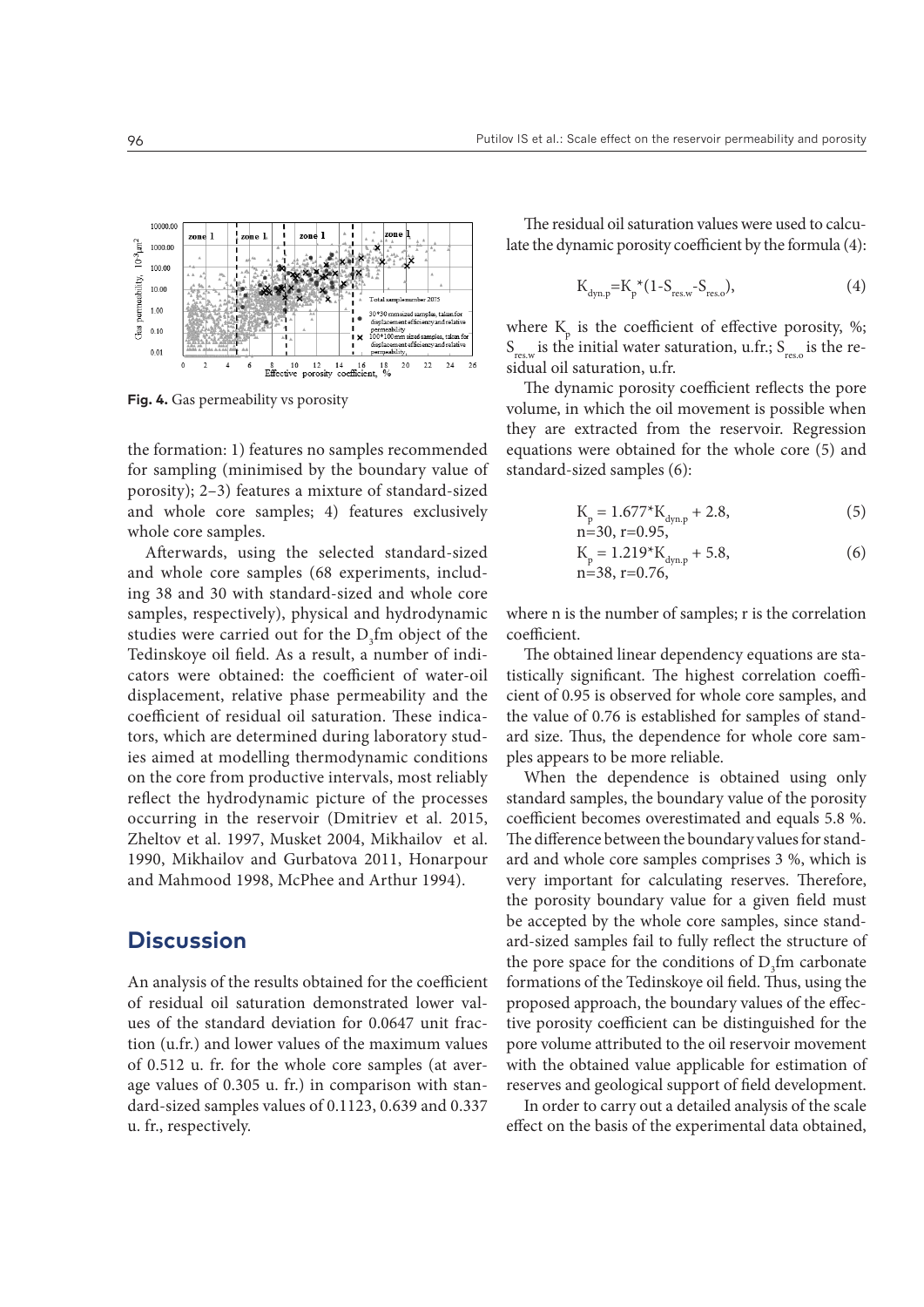the accumulated correlation between coefficients of effective and dynamic porosity was calculated for the entire batch of samples used in physical and hydrodynamic studies. Accumulated correlation plots were constructed separately for whole core and standard-sized samples (Fig. 2 ).

The plots of the accumulated correlation reflect the relationship between the coefficients of effective and dynamic porosity in different ranges of porosity, thus being of value for characterising recoverable reserves during water-oil displacement.

Gaps, breaks and curvature in the plots for whole core and standard-sized samples reflect a change in the structure of the void space across different ranges, demonstrating the consistency with the data presented in Figure 2. As can be seen from Figure 5, over the range of effective porosity from 5 to 8 % (zone 2), a high dispersion is observed for samples of standard size with no traced correlation. However, starting from 8 % in this zone, the accumulated correlation values for both plots increase. In zone 3, scattering of points by samples of standard size is observed reflecting no correlation; however, the degree of dispersion is here lower than for zone 2. For whole core samples, the accumulated correlation is stabilised; however, at a porosity value of 11 %, the correlation relationship breaks due to a change in the structure of the void space. Zone 4 is represented only by whole core samples, with the accumulated correlation showing a smooth growth reaching the level of stabilisation.

An analysis of the accumulated correlation fields shows scattering of the standard sample points and a regular increase in the values of the accumulated correlation for whole core samples. This information



**Fig. 5.** Correlation coefficient vs porosity tures of the void.

is of value for describing filtration processes over this range, thus affecting the quality of the obtained regression equation for a whole core samples expressed in the correlation coefficient of 0.95.

In general, the accumulated correlation for whole core samples is located higher and shows a higher correlation value, thus demonstrating a large-scale effect for the filtration parameters and reliably describing the physical and hydrodynamic processes occurring in a reservoir with moving fluids. It should be noted that the manifestation of the scale effect was established even in a relatively small sample batch.

# **Conclusion**

The performed linear discriminant analysis allowed us to solve a practical problem of dividing the  $D_3$ fm object of Tedinskoye oil field by the type of productive sediment reservoir.

For the first time in permeability studies, it is proposed to conduct space zoning during the selection of core samples so that the void structure and the scale effect could be taken into account. The results of such studies provide more detailed physical and hydrodynamic characteristics of a reservoir, thus facilitating with the calculation of reserves and preparation of project documentation.

The conducted analysis of the results of physical and hydrodynamic studies has confirmed the significance of the scale effect in studying the porosity and permeability properties of complex reservoirs. It is shown that the void structure has a pronounced effect on the value of residual water-oil saturation.

The feasibility of using whole core samples is substantiated, taking into account the quantitative measure of the scale effect differentiated over a wide range of porosity and permeability, when determining the boundary values of porosity for carbonate deposits of the D3fm object of the Tedinskoye oil field.

The obtained results show that the calculation of geological and recoverable reserves should take into account both the scale effect and the structural fea-